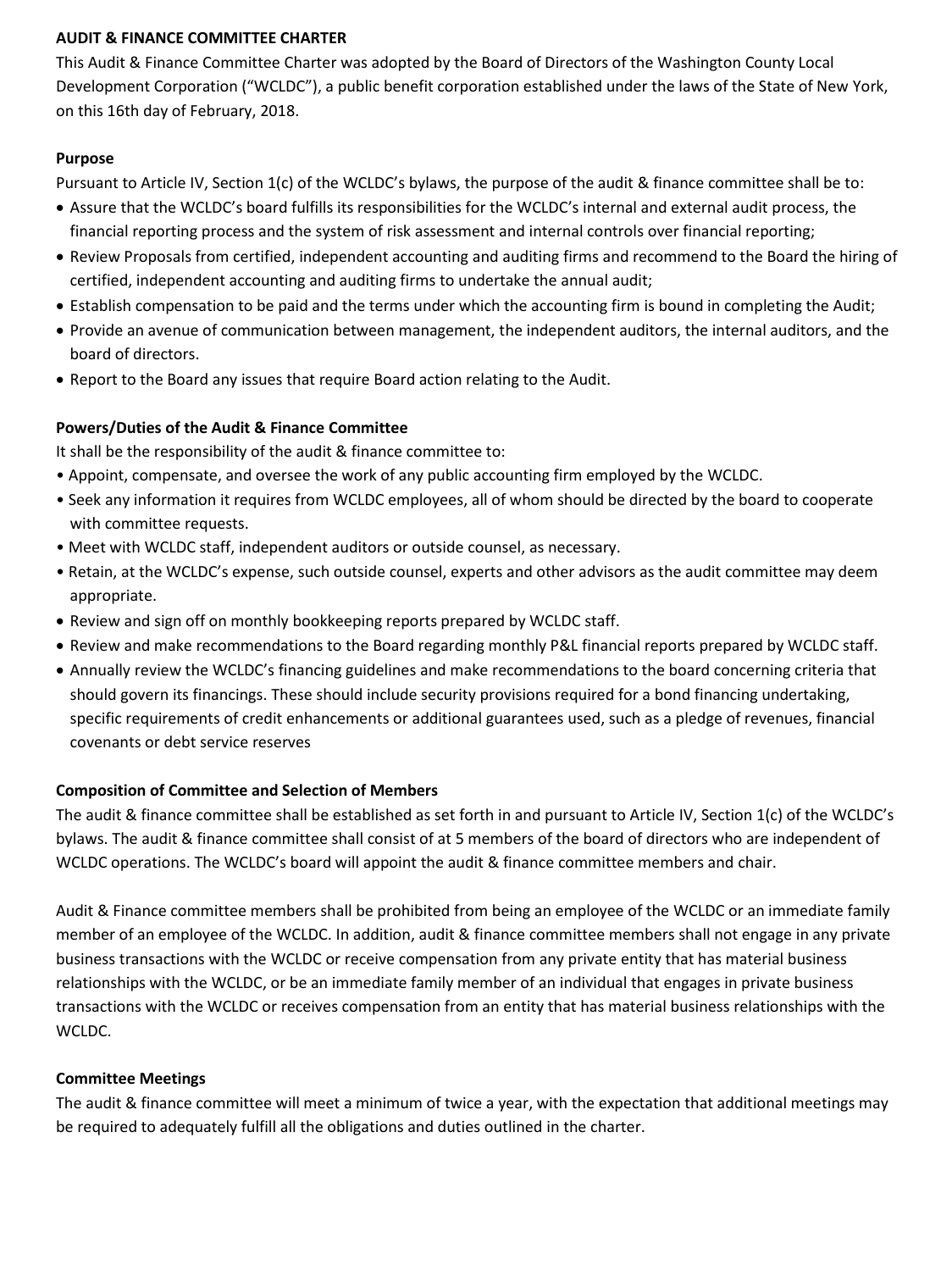The audit & finance committee may invite other individuals, such as members of management, auditors or other technical experts to attend meetings and provide pertinent information, as necessary.

The audit & finance committee will meet with the authority's independent auditor as needed to discuss the financial statements of the authority.

Meeting agendas will be prepared for every meeting and provided to the audit & finance committee members at least five days in advance of the scheduled meeting, along with the appropriate materials needed to make informed decisions.

The audit & finance committee will act only on the affirmative vote of a majority of the members at a meeting or by unanimous consent.

Minutes of these meetings will be taken.

A report of the committee's meeting shall be prepared and presented to the board at its next scheduled meeting following the meeting of the committee.

Meetings of the committee are open to the public, and the committee shall be governed by the rules regarding public meetings set forth in the applicable provisions of the Public Authorities Law and Article 7 of the Public Officers Law that relate to public notice and the conduct of executive session.

## **Responsibilities**

The audit & finance committee shall have responsibilities related to:

- (a) the independent auditor and annual financial statements;
- (b) oversight of management's internal controls, compliance and risk assessment practices;
- (c) special investigations and whistleblower policies;
- (d) Review WCLDC annual budget and make recommendations to the Board; and
- (e) review financial and Procurement Thresholds;

# **A. Independent Auditors and Financial Statements**

The audit & finance committee shall:

• Appoint, compensate and oversee independent auditors retained by the WCLDC and pre-approve all audit services provided by the independent auditor.

• Establish procedures for the engagement of the independent auditor to provide permitted audit services. The WCLDC's independent auditor shall be prohibited from providing non-audit services unless having received previous written approval from the audit & finance committee. Non-audit services include tasks that directly support the authority's operations, such as bookkeeping or other services related to the accounting records or financial statements of the authority, financial information systems design and implementation, appraisal or valuation services, actuarial services, investment banking services, and other tasks that may involve performing management functions or making management decisions.

• Review and approve the WCLDC's audited financial statements, associated management letter, report on internal controls and all other auditor communications.

• Review significant accounting and reporting issues, including complex or unusual transactions and management decisions, and recent professional and regulatory pronouncements, and understand their impact on the financial statements.

• Meet with the independent audit firm as needed to discuss any significant issues that may have surfaced during the course of the audit.